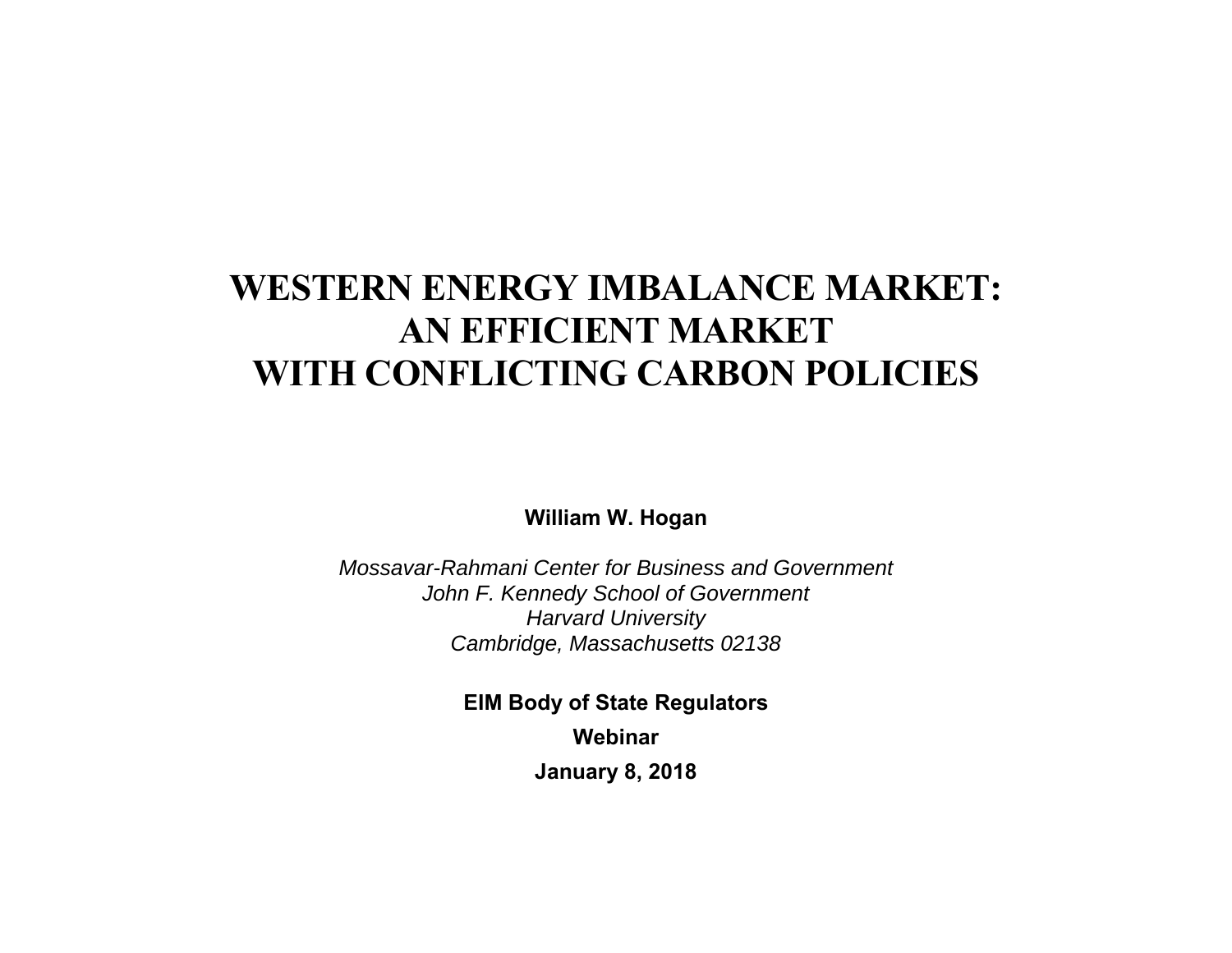### **ELECTRICITY MARKET Energy Market Design**

**The U.S. experience illustrates successful market design and remaining challenges for both theory and implementation.** 

 **Design Principle: Integrate Market Design and System Operations** 

Provide good short-run operating incentives.

Support forward markets and long-run investments.

 **Design Framework: Bid-Based, Security Constrained Economic Dispatch** 

Locational Marginal Prices (LMP) with granularity to match system operations.

Financial Transmission Rights (FTRs).

 $\bullet$  **Design Implementation: Pricing Evolution**  Better scarcity pricing to support resource adequacy.

Unit commitment and lumpy decisions with coordination, bid guarantees and uplift payments.

#### $\bullet$ **Design Challenge: Infrastructure Investment**

Hybrid models to accommodate both market-based and regulated transmission investments. Beneficiary-pays principle to support integration with rest of the market design.

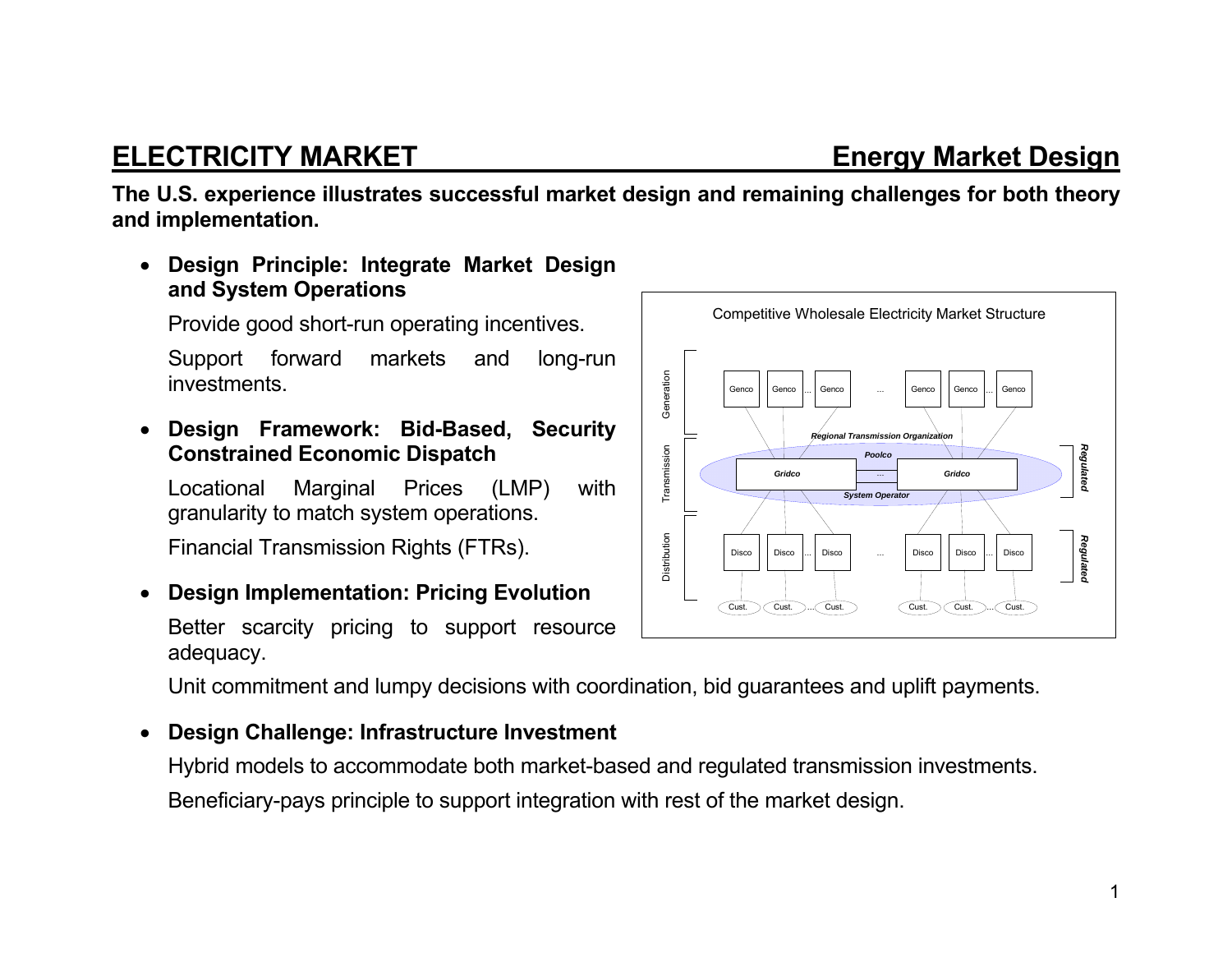**The independent system operator provides a dispatch function. Three questions remain. Just say yes, and the market can decide on the split between bilateral and coordinated exchange.**

• **Should the system operator be allowed to offer an economic dispatch service for some plants?**

 The alternative would be to define a set of administrative procedures and rules for system balancing that purposely ignore the information about the costs of running particular plants. It seems more natural that the system operator considers customer bids and provides economic dispatch for some plants.

• **Should the system operator apply marginal cost prices for power provided through the dispatch?**

 Under an economic dispatch for the flexible plants and loads, it is a straightforward matter to determine the locational marginal costs of additional power. These marginal costs are also the prices that would apply in the case of a perfect competitive market at equilibrium. In addition, these locational marginal cost prices provide the consistent foundation for the design of a comparable transmission tariff.

• **Should generators and customers be allowed to participate in the economic dispatch offered by the system operator?**

 The natural extension of open access and the principles of choice would suggest that participation should be voluntary. Market participants can evaluate their own economic situation and make their own choice about participating in the operator's economic dispatch or finding similar services elsewhere.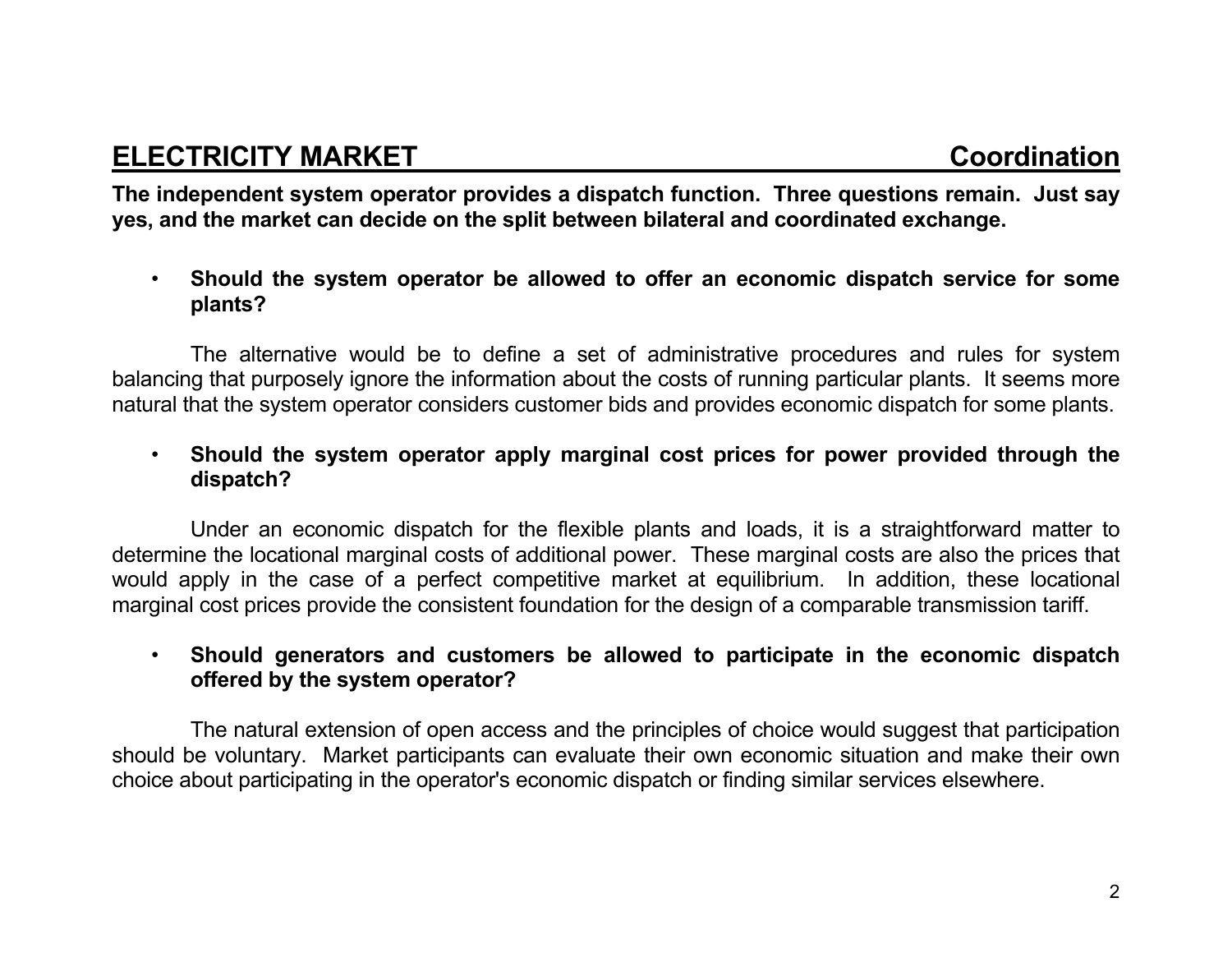#### **ELECTRICITY MARKET Pool Dispatch**

**An efficient short-run electricity market determines a market clearing price based on conditions of supply and demand balanced in an economic dispatch. Everyone pays or is paid the same price. The same principles apply in an electric network.** (Schweppe, Caramanis, Tabors, & Bohn, 1988) (Hogan, 1992)

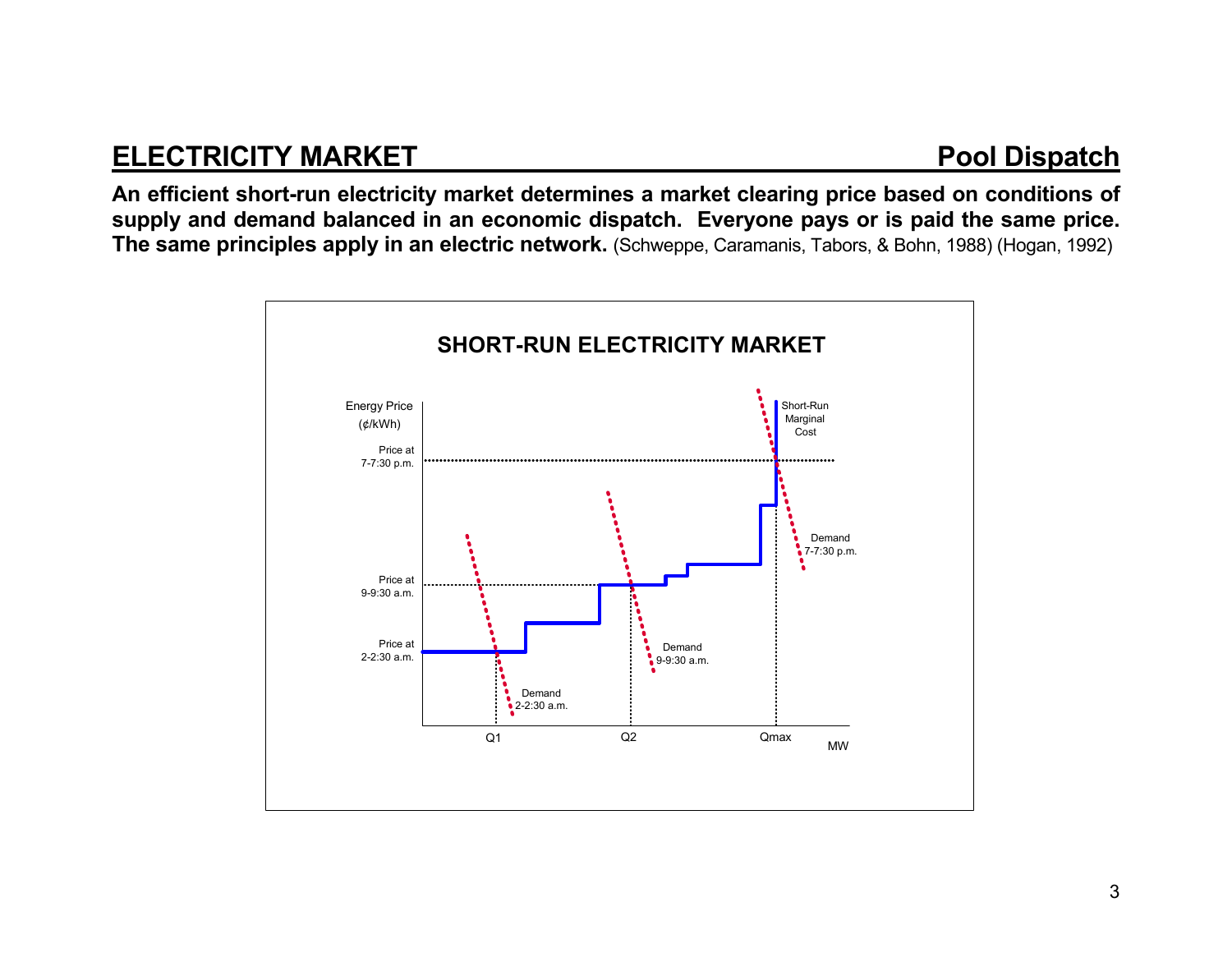## **NETWORK INTERACTIONS Locational Spot Prices**

**The natural extension of a single price electricity market is to operate a market with locational spot prices.** (Schweppe et al., 1988)

- It is a straightforward matter to compute "Schweppe" spot prices based on marginal costs at each location.
- Transmission spot prices arise as the difference in the locational prices.

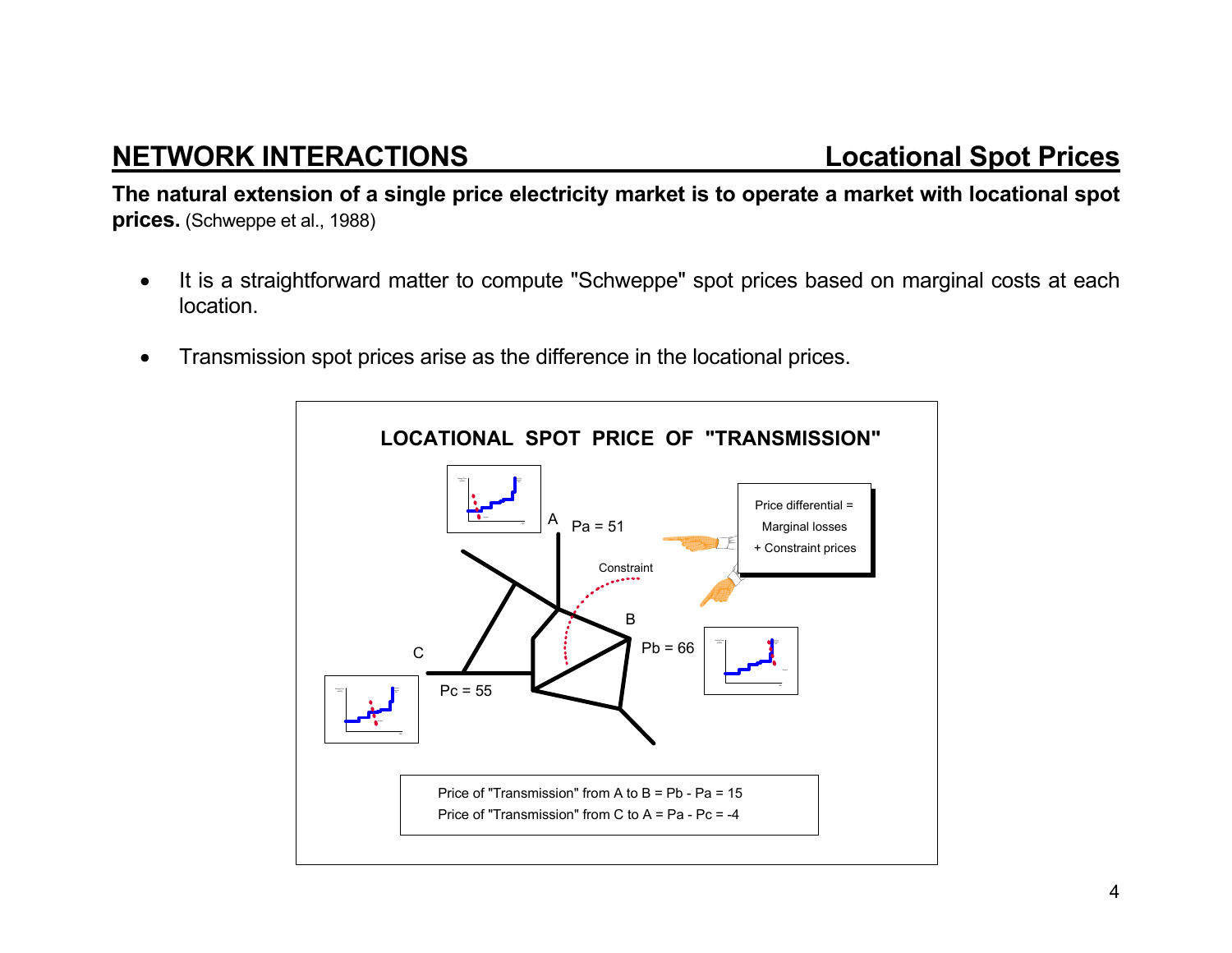### **ELECTRICITY MARKET A Consistent Framework**

**The example of successful central coordination, CRT, Regional Transmission Organization (RTO) Millennium Order (Order 2000) Standard Market Design (SMD) Notice of Proposed Rulemaking (NOPR), "Successful Market Design" provides a workable market framework that is working in places like New York, PJM in the Mid-Atlantic Region, New England, the Midwest, California, SPP, and Texas. This efficient market design is under (constant) attack.**





#### **Poolco…OPCO…ISO…IMO…Transco…RTO… ITP…WMP…: "A rose by any other name …"**

"Locational marginal pricing (LMP) is the electricity spot pricing model that serves as the benchmark for market design – the textbook ideal that should be the target for policy makers. A trading arrangement based on LMP takes all relevant generation and transmission costs appropriately into account and hence supports optimal investments." (International Energy Agency, 2007)

#### **This is the only model that can meet the tests of open access and non-discrimination.**

Anything that upsets this design will unravel the wholesale electricity market. The basic economic dispatch model accommodates the green energy agenda, as in the expanding Western Energy Imbalance Market (EIM).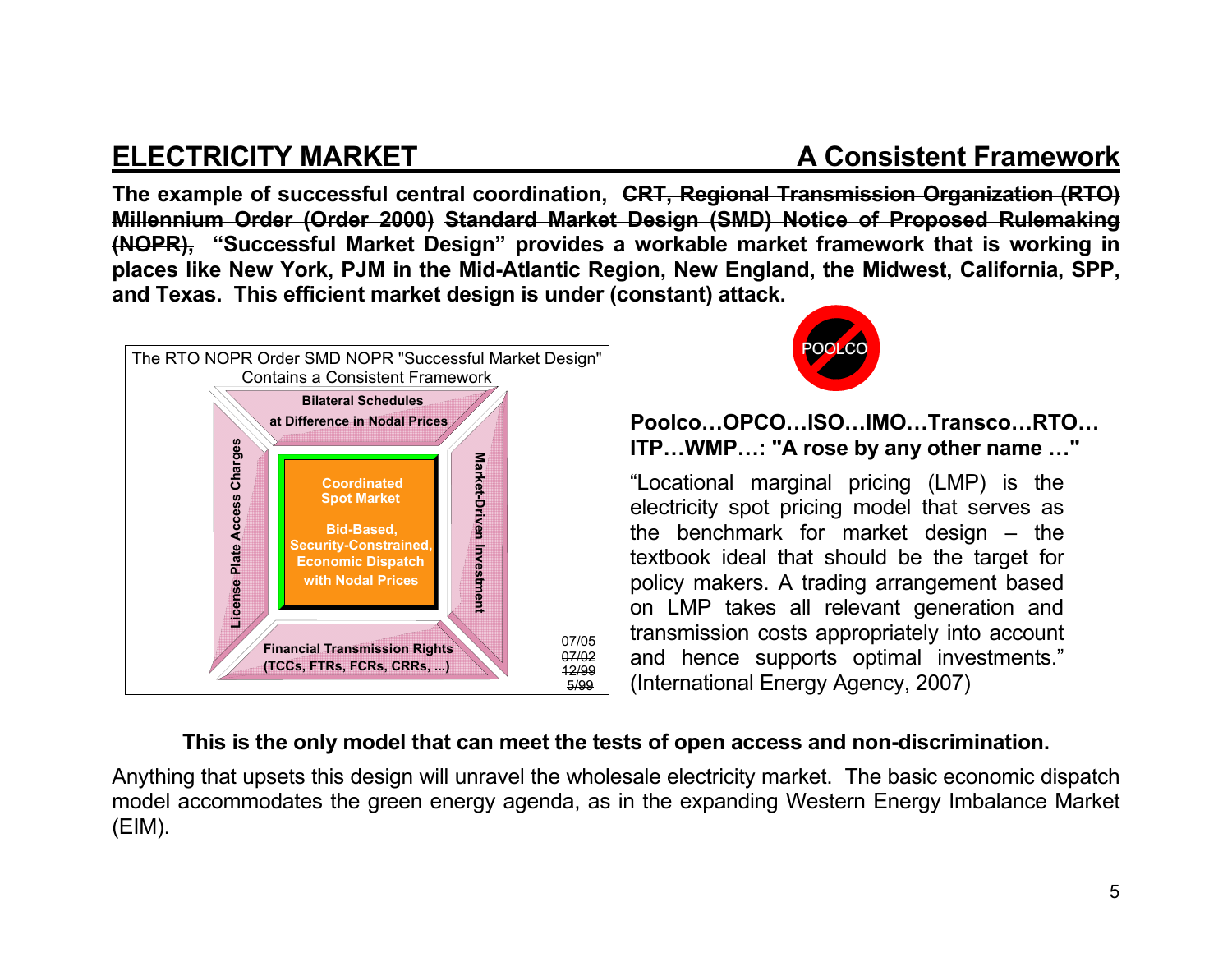### **ELECTRICITY MARKET A Consistent Framework**

**The basic model covers the existing Regional Transmission Organizations and is expanding through the Wester Energy Imbalance Market. (**www.westerneim.com)

Western EIM active and pending participants Powerex Seattle Alberta City Light Electric uget Sound System .<br>:nergy Operator Portland General Electric<sup>4</sup> PacifiCorp Idaho **BANC** PacifiCorp SMUD Energy California **ISO** Arizona Public Los Angeles<br>Dept. of<br>Water & Salt River Power Market Operator **Electric Reliability** California ISO Council of Texas **EIM** entity Active participant Planned EIM entry 2017 Planned EIM entry 2018 Planned EIM entry 2019 Planned EIM entry 2020



(IRC Council and CAISO maps)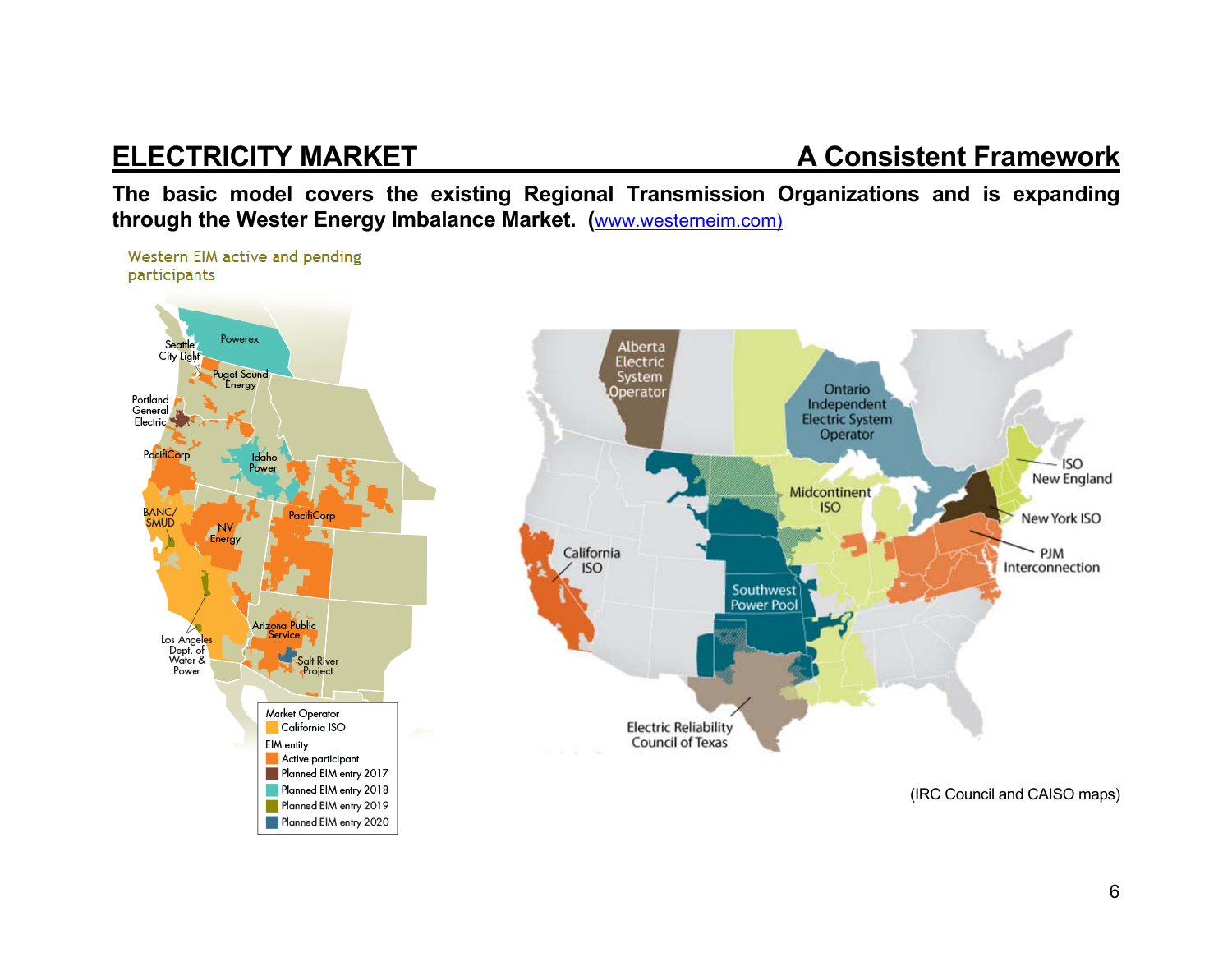**The small volumes in the EIM do not imply that it is unimportant. The real-time imbalance market sets prices and expectations for all other transactions.** 

- **Design of the energy imbalance market is the most important element in an electricity system.** 
	- <sup>o</sup> Principles of open-access and non-discrimination point to an efficient market design.
	- <sup>o</sup> Prices and associated payments should support efficient dispatch.
		- Economic dispatch gives rise to locational marginal costs that determine efficient prices.
		- Given the prices and payments, generators and loads should have no incentive to deviate from the dispatch.
- **Past attempts to deviate from the principles of efficient design have produced costly mistakes.**
	- <sup>o</sup> CAISO (ISO/PX), PJM, ISONE, and ERCOT all tried to operate without prices needed to support an efficient dispatch. Despite advanced assurances that the defects were small, the markets were "fundamentally flawed" and required major redesign. (Hogan, 2002)
	- o Eventually, all organized markets in the United States converged on the core elements of bidbased, security-constrained, economic dispatch with locational prices.
	- o The existing EIM is an example of a market that utilizes these fundamentals. (Hogan, 2013)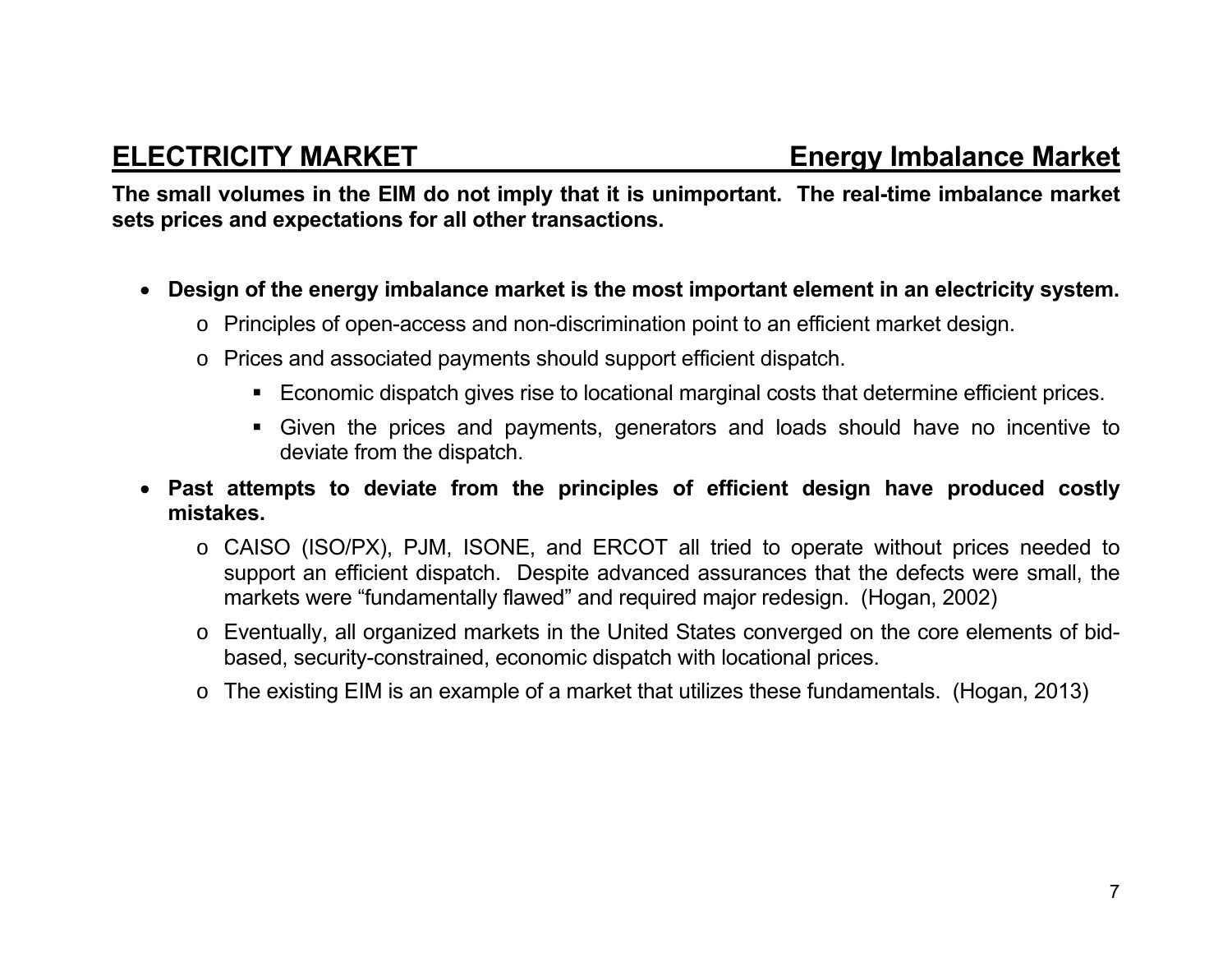#### **ELECTRICITY MARKET Energy Imbalance Market**

**The basic EIM design works. But it has been criticized because of concerns that it produces dispatch results that embody "resource shuffling" which assigns low carbon generation to California when the actual marginal source of generation might be a higher carbon emitter.** 

 **The California Air Resources Board (CARB) definition of resource shuffling is somewhat vague.** 

"Resource Shuffling" means any plan, scheme, or artifice undertaken by a First Deliverer of Electricity to substitute electricity deliveries from sources with relatively lower emissions for electricity deliveries from sources with relatively higher emissions to reduce its emissions compliance obligation." (California Air Resources Board, 2017)

- **An underling difficulty is the implicit assumption that the concept of "deliveries [to load] from sources" is well-defined.** 
	- <sup>o</sup> In fact, power flows intermingle from all sources and the "deliveries from sources" are just after-the-fact accounting conventions that should be better labeled as "deemed deliveries." The substitutions are all on paper.
	- <sup>o</sup> Discussions of CARB concerns, that the EIM description of deliveries from sources to load does not capture the "atmospheric effect of ISO load relying on resources external to the ISO balancing authority," reveal how the accounting fiction is confused with the physical reality (California Independent System Operator, 2017, p. 9).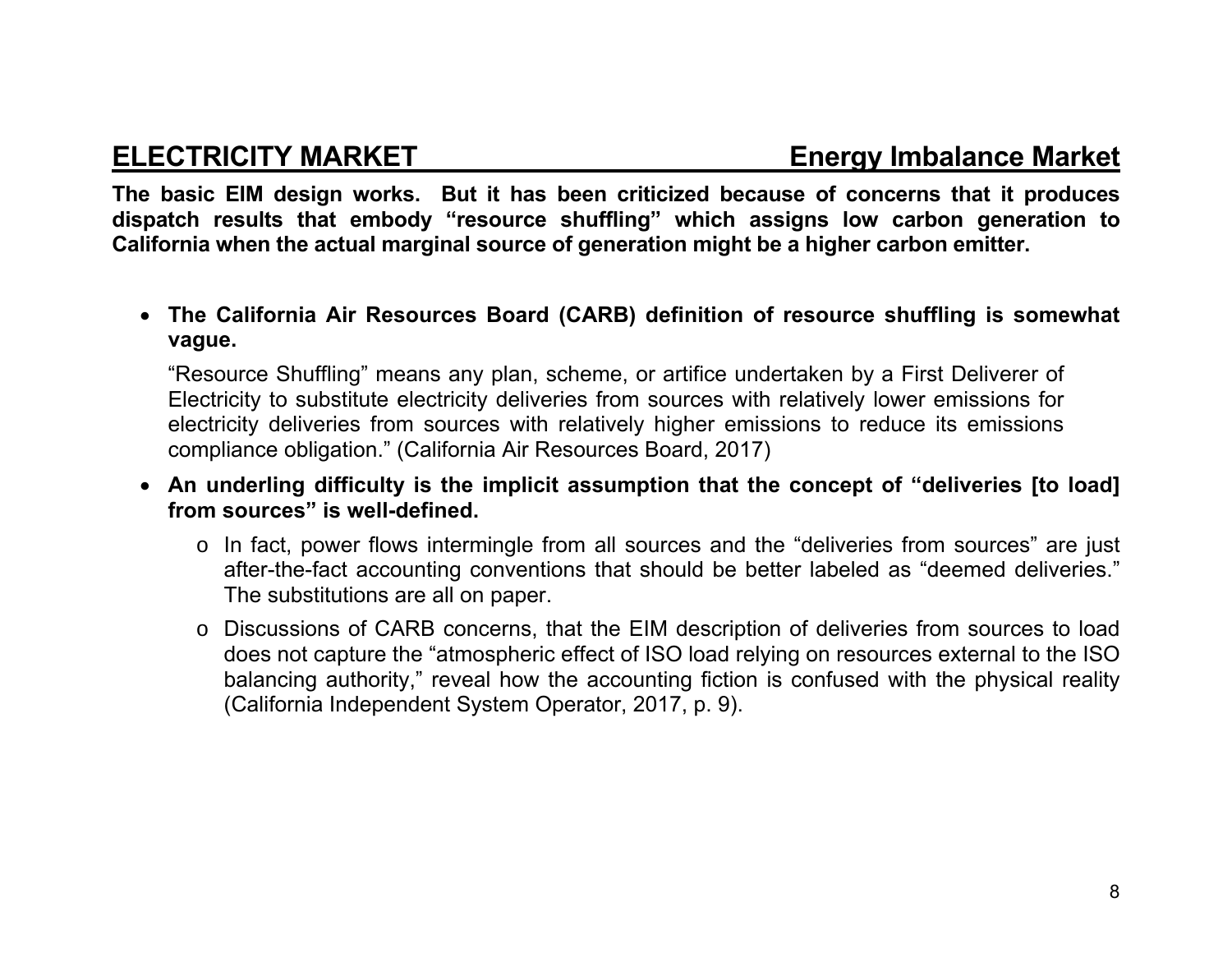**A proposed reform for the EIM invokes a novel two-stage dispatch intended to reduce or foreclose resource shuffling.** 

- **The new model would create two-stages based on the bids and offers.** (California Independent System Operator, 2017)
	- <sup>o</sup> The first stage would determine a reference dispatch with generation deemed to be supplied without California imports. This generation would not be eligible to supply California imports.
	- <sup>o</sup> The first-stage solution is used to discriminate in the second stage, which includes California imports and provides the actual dispatch and associated prices.
- **The reform proposal is problematic, and the difficulties are inherent.** (Hogan, 2017)
	- <sup>o</sup> Prices don't support the final dispatch.
		- **EXECT** Low carbon emitters would have an incentive to provide bids to ensure that they are not selected in the first stage. This recreates the perverse conditions found in past failed market designs.
		- The structure of the market takes on many of the features of a pay-as-bid approach. Such designs are known to be inefficient, especially in the presence of transmission constraints.
	- <sup>o</sup> The proposed two-stage reform does not eliminate behavior which could be interpreted as resource shuffling.
		- Even if successful, the first stage discriminates against low carbon emitters.
		- Transmission constraints make the problem complicated and can produce counterintuitive results.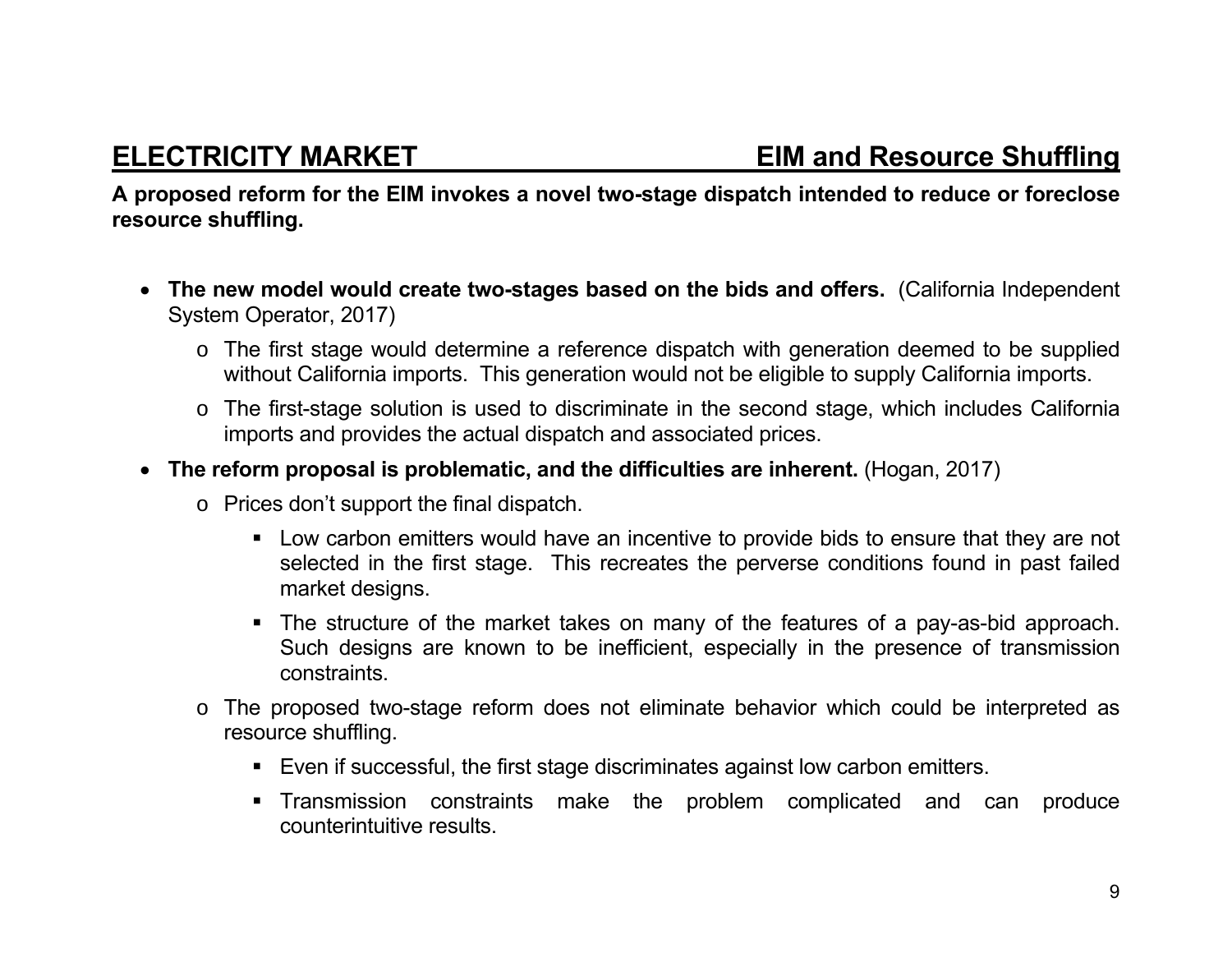#### **ELECTRICITY MARKET EIM Design Challenge**

**The motivation for an EIM design change is to deal with resource shuffling. The design challenge confronts two related but distinct problems. One arises from the change in the volume of imports and the other concerns the composition of imports.** 

- **Import Leakage.** This is a familiar problem wherein high carbon external resources, which do not face a carbon limit, replace lower carbon internal resources.
	- <sup>o</sup> Leakage necessarily involves a change in the level of imports or exports, relative to a counterfactual.
	- <sup>o</sup> The usual recommendation for addressing such border effects is to impose an incremental charge on imports or a payment for exports. (Newell et al., 2017)
- **Import Composition.** This is a less familiar problem. It is important in the context of the electricity sector and the CARB/CAISO/EIM settlement system
	- <sup>o</sup> There is no change in the level of imports or exports.
	- <sup>o</sup> There is no change in total dispatch or carbon emissions.
	- <sup>o</sup> All the changes refer to "deemed" assignments of generation to load.
	- <sup>o</sup> The impact is on the payments in the settlement system.

**The vague definition of "resource shuffling" conflates the two ideas. Thus confusion between real effects and deemed dispatch accounting leads us astray.**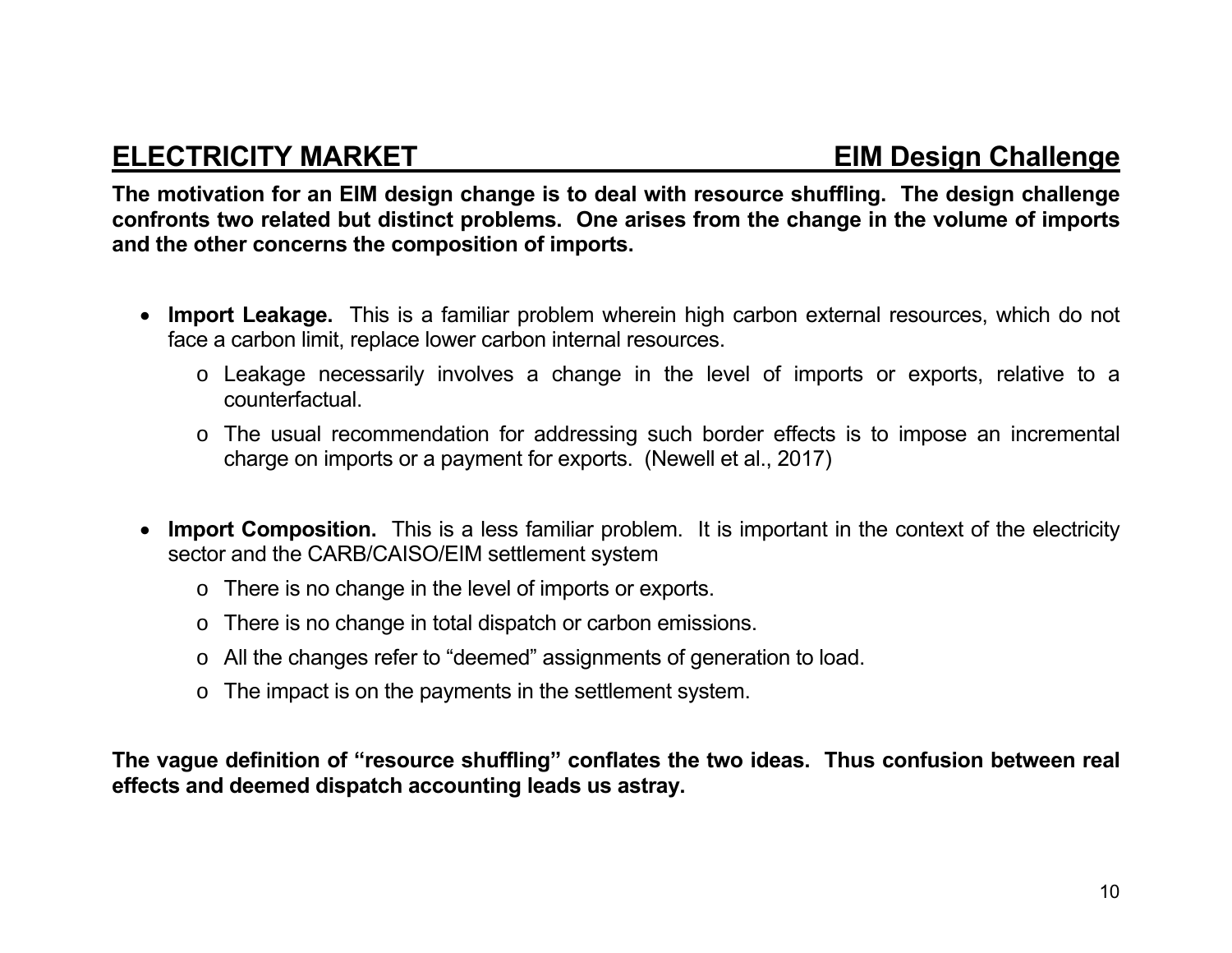### **ELECTRICITY MARKET EIM Design Challenge**

**A key problem is to specify a counterfactual for evaluating the impact of EIM design features. A reasonable design choice would be to compare to the results of a common carbon price across the EIM. As inside California, suppose that all generators in the region faced the same price for carbon emissions.** 

#### **Efficient Dispatch.**

- <sup>o</sup> The market reduces to a bid-based, security-constrained, economic dispatch.
- <sup>o</sup> Prices differ by location and equal the marginal cost of generation plus carbon emission.
- **Marginal High Carbon Emitters Internalizes the Carbon Price.** 
	- <sup>o</sup> The marginal generator faces a locational price equal to its combined generation and emission cost.
	- <sup>o</sup> Higher cost generators are not dispatched.
- **Low or Zero Carbon Emitters Earn Greater Profits.** 
	- <sup>o</sup> Renewables with zero marginal cost capture the full benefit of substituting for marginal carbon emissions.
	- <sup>o</sup> Other low or lower carbon emitters capture a faction of the marginal cost of carbon emissions.
- **Import Level Would Be Efficient, and Import Composition Would Be Undefined.** 
	- <sup>o</sup> Efficient dispatch implies no import leakage.
	- o Deemed import composition would be irrelevant, so there is no resource shuffling.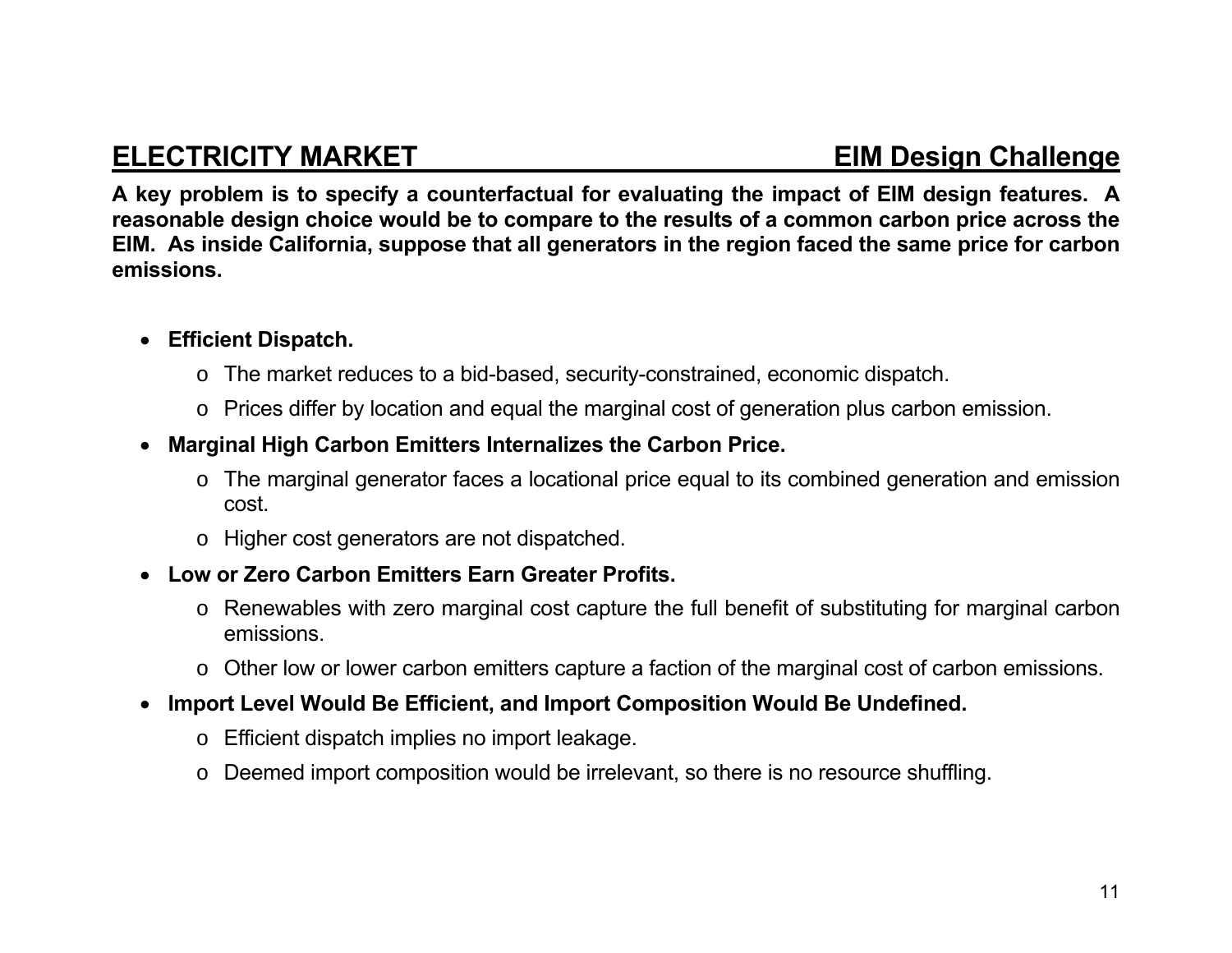### **ELECTRICITY MARKET EIM Design Challenge**

**The existing EIM design captures some of the features of a common carbon price approach, implemented within a cap-and-trade framework. But with different carbon policies, the design has different impacts inside and outside California.** 

- $\bullet$ **Generators Inside California Face a Common Carbon Price.**
- $\bullet$  **Generators Outside California See Different Carbon Prices.** 
	- <sup>o</sup> Deemed imports act as though being produced in California.
		- Deemed imports are paid the marginal energy plus carbon price.
		- Deemed imports must purchase carbon permits for their actual emissions.
	- <sup>o</sup> Other generation and load outside California do not see a carbon price.
		- **Energy price determined by locational marginal cost of generation.**
		- No obligation to purchase carbon permits.
- **The Difference in Carbon Prices Creates Incentives Affecting Imports.**
	- o **Import Leakage**: There is an incentive to increase imports above the level implied by the common carbon price counterfactual.
	- o **Import Composition**: The deemed California imports will consist of low or zero carbon emitting resources. The settlements system implies different net carbon benefits.
		- Marginal carbon emitting resources will receive no net carbon benefits.
		- Low or zero carbon emitting resources will capture net carbon benefits.
		- The net price differences approximate the outcome of the common carbon price case.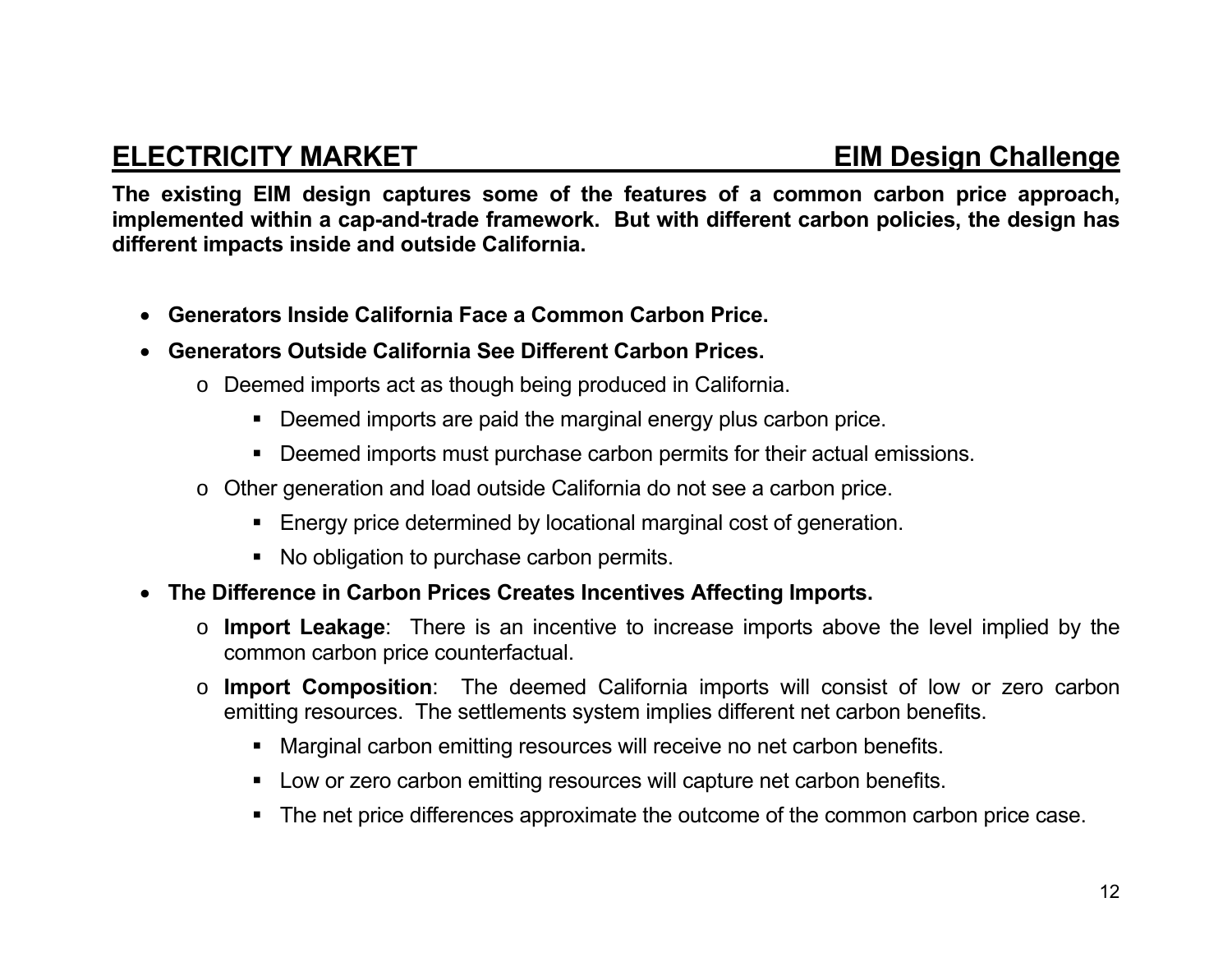#### **The exiting EIM design creates a mix of good and bad: solutions and remaining problems.**

- **Solutions.** 
	- <sup>o</sup> The exiting EIM follows the essential electricity market design fundamentals and produces prices that support the dispatch.
	- <sup>o</sup> The deemed import composition of the exiting EIM works to better approximate the payments and incentives of the common carbon price counterfactual. This is the pure resource shuffling effect.
- **Problem.** 
	- <sup>o</sup> The existing EIM design allows for import leakage compared to the standard of the common carbon price counterfactual.
	- <sup>o</sup> This is a familiar problem, distinct from pure resource shuffling.

**Import Leakage Creates One Problem.** 

**(Pure) Resource Shuffling is a Solution to Another Related Problem.**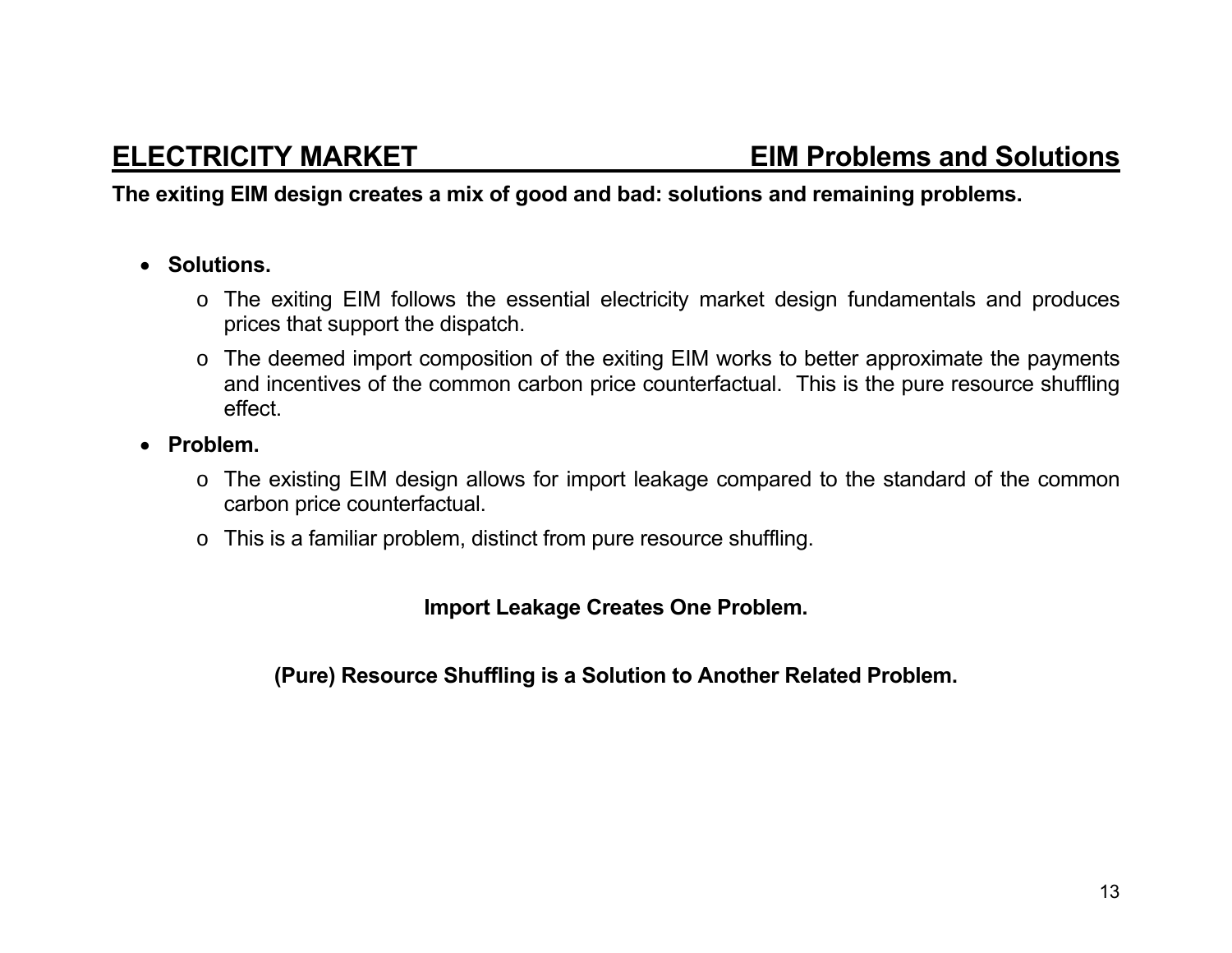### **ELECTRICITY MARKET** EIM Reform

**This diagnosis of the existing EIM, compared to the common carbon price counterfactual, points to a targeted EIM reform. This draws from the related study of import (and export) leakage issues in systems without the EIM feature of deemed imports incorporated under a cap-and-trade approach.** 

#### **Target the Problem: Import Leakage.**

- <sup>o</sup> The problem lies in changes in the level of imports, not the composition of imports.
- <sup>o</sup> The usual recommendation is to charge for imports (and pay for exports) at the implied marginal emission cost.
- <sup>o</sup> Under the existing EIM framework, this approach translates into a charge that is an estimate of the difference between the marginal emission cost under the current design versus the marginal emission cost under the common carbon price counterfactual.

#### **The Rest of the EIM is Not Broken: Don't Fix It.**

- <sup>o</sup> After correcting for the level of imports, the current policies for deemed imports and their settlements become pure resource shuffling.
	- Pure resource shuffling has no impact on aggregate emissions.
	- The remaining price and payment effects approximate the outcome of a common carbon policy from the perspective of imports, and a different carbon policy for the other regions.
- o The prices support the dispatch solution.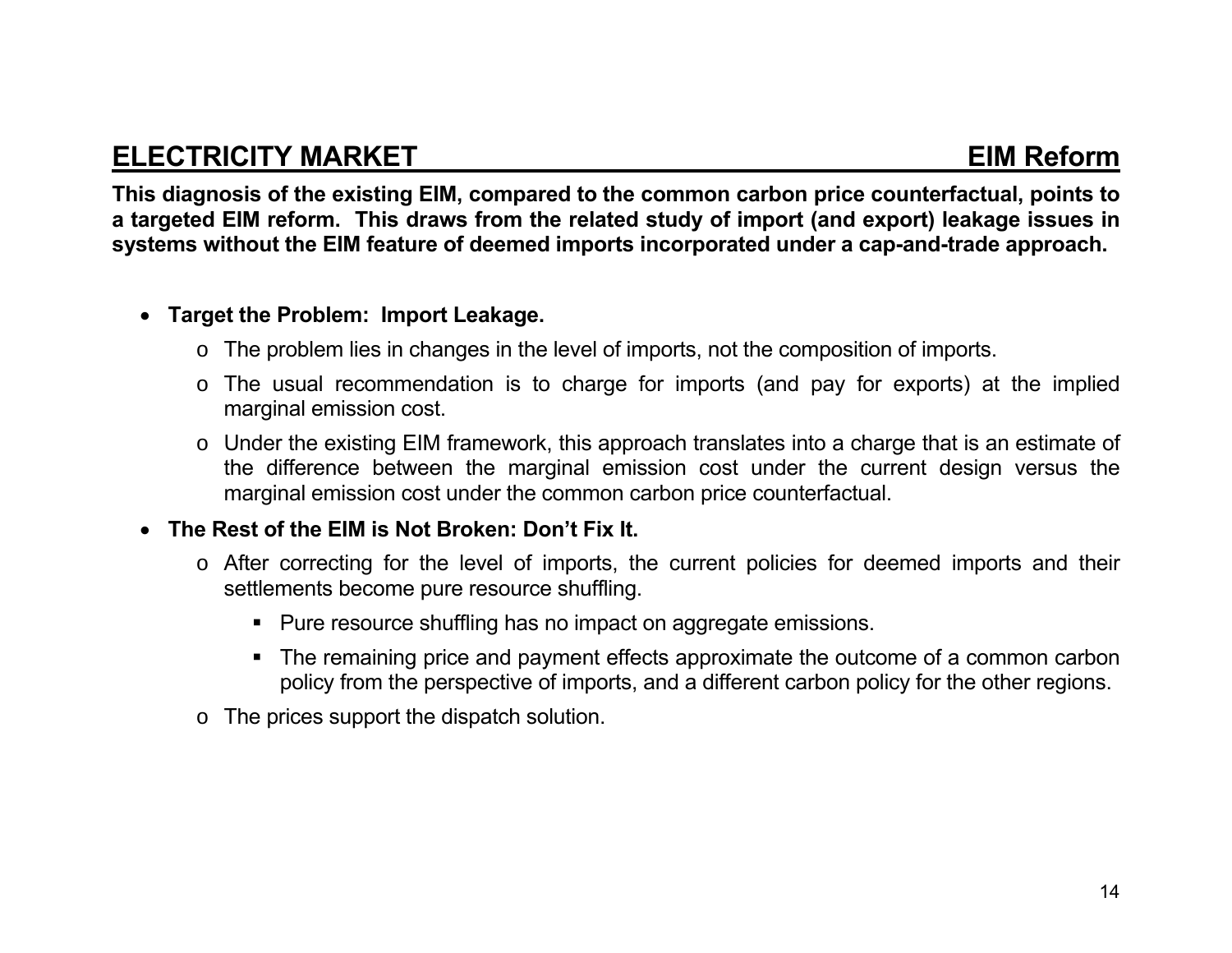#### **ELECTRICITY MARKET EIM Reform Summary**

**The proposed two-stage EIM reform is likely to do more harm than good. The more modest imposition of an incremental import charge would address the real problem of import leakage without undermining the basic purposes of the EIM.** 

- **The Two-Stage Reform Proposal Would Repeat Errors of the Past.** 
	- <sup>o</sup> The problem is inherent in a two-stage approach. The solution is not in perfecting the first stage to find a better method for separating the markets and discriminating among potential imports.
	- <sup>o</sup> Any non-trivial two-stage approach would, as intended, produce discriminatory administrative constraints that apply in the second-stage. This would create incentives for the excluded generators to avoid the first-stage constraint.
- **A More Modest Reform Would Incorporate an Import Charge and Maintain the Rest of the EIM.**
	- <sup>o</sup> The prices from the EIM economic dispatch would support the dispatch.
	- <sup>o</sup> Implementation of the EIM would be no more difficult than in the existing design.
	- <sup>o</sup> The market design would not confuse real dispatch effects with deemed transactions, would be easier to explain, and would not break what isn't broken.
	- <sup>o</sup> The benefits of carbon emission substitution would flow to low carbon resources, approximating the common carbon price counterfactual.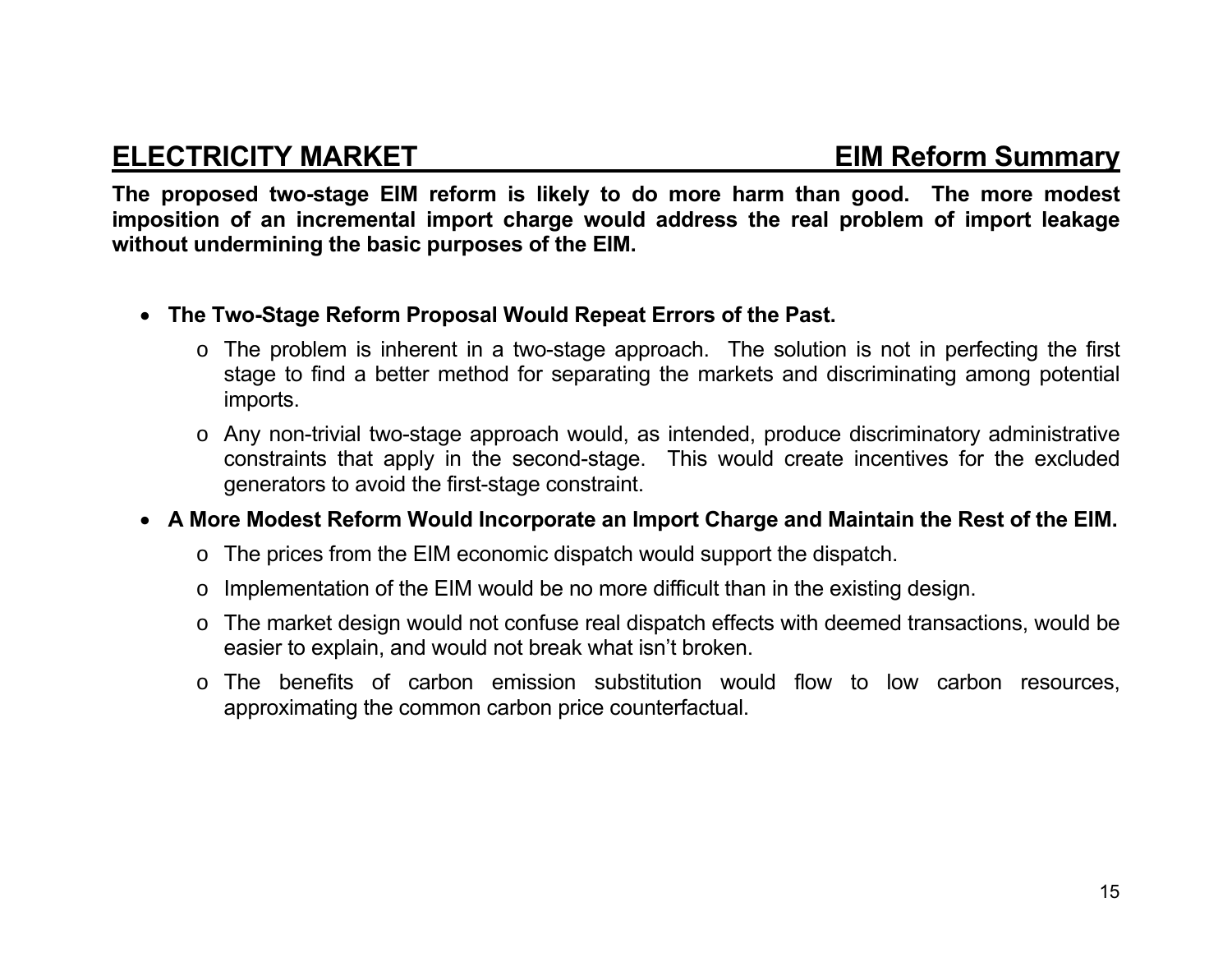#### **References**

California Air Resources Board. (2017). California Cap n Greenhouse Gas Emissions and Market-Based Compliance Mechanisms. Retrieved from https://www.arb.ca.gov/cc/capandtrade/capandtrade/unofficial\_ct\_030116.pdf

California Independent System Operator. (2017). *EIM Greenhouse Gas Enhancement Revised Draft Final Proposal*. Retrieved from http://www.google.se/url?sa=t&rct=j&q=&esrc=s&source=web&cd=1&cad=rja&uact=8&ved=0ahUKEwiTyeeLq\_7UAhUEApoKHYWxAooQFg gqMAA&url=http%3A%2F%2Fwww.caiso.com%2FDocuments%2FRevisedDraftFinalProposal-

EnergyImbalanceMarketGreenhouseGasEnhancements.pdf&usg=AFQjCNE

- Hogan, W. W. (1992). Contract networks for electric power transmission. *Journal of Regulatory Economics*, *4*(3), 211–242. Retrieved from http://ezp-prod1.hul.harvard.edu/login?url=http://search.ebscohost.com/login.aspx?direct=true&db=bth&AN=16580807&site=ehostlive&scope=site
- Hogan, W. W. (2002). Electricity market restructuring: reforms of reforms. *Journal of Regulatory Economics*, *21*(1), 103–132. Retrieved from http://ezp-prod1.hul.harvard.edu/login?url=http://search.ebscohost.com/login.aspx?direct=true&db=bth&AN=17768581&site=ehostlive&scope=site
- Hogan, W. W. (2013). *CAISO Energy Imbalance Market Straw Proposal: Comments*. Cambridge, MA. Retrieved from http://www.hks.harvard.edu/fs/whogan/Hogan\_CAISO\_EIM\_Notes\_062613.pdf
- Hogan, W. W. (2017). An efficient Western Energy Imbalance Market with conflicting carbon policies. *The Electricity Journal*, *30*(10), 8–15. https://doi.org/10.1016/j.tej.2017.11.001
- International Energy Agency. (2007). *Tackling Investment Challenges in Power Generation in IEA Countries: Energy Market Experience*. Paris. Retrieved from http://www.iea.org/publications/freepublications/publication/tackling\_investment.pdf
- Newell, S., Lueken, R., Weiss, J., Spees, K., Donohoo-Vallett, P., & Lee, T. (2017). Pricing Carbon into NYISO's Wholesale Energy Market to Support New York's Decarbonization Goals. Brattle Group. Retrieved from http://www.nyiso.com/public/webdocs/markets\_operations/documents/Studies\_and\_Reports/Studies/Market\_Studies/Pricing\_Carbon\_into\_N YISOs\_Wholesale\_Energy\_Market.pdf
- Schweppe, F. C., Caramanis, M. C., Tabors, R. D., & Bohn, R. E. (1988). *Spot pricing of electricity*. Kluwer Academic Publishers. Retrieved from http://books.google.com/books?id=Sg5zRPWrZ\_gC&pg=PA265&lpg=PA265&dq=spot+pricing+of+electricity+schweppe&source=bl&ots=1MI UfKBjBk&sig=FXe\_GSyf\_V\_fcIuTmUtH7mKO\_PM&hl=en&ei=Ovg7Tt66DO2x0AH50aGNCg&sa=X&oi=book\_result&ct=result&resnum=3&ve d=0CDYQ6AEwAg#v=onep